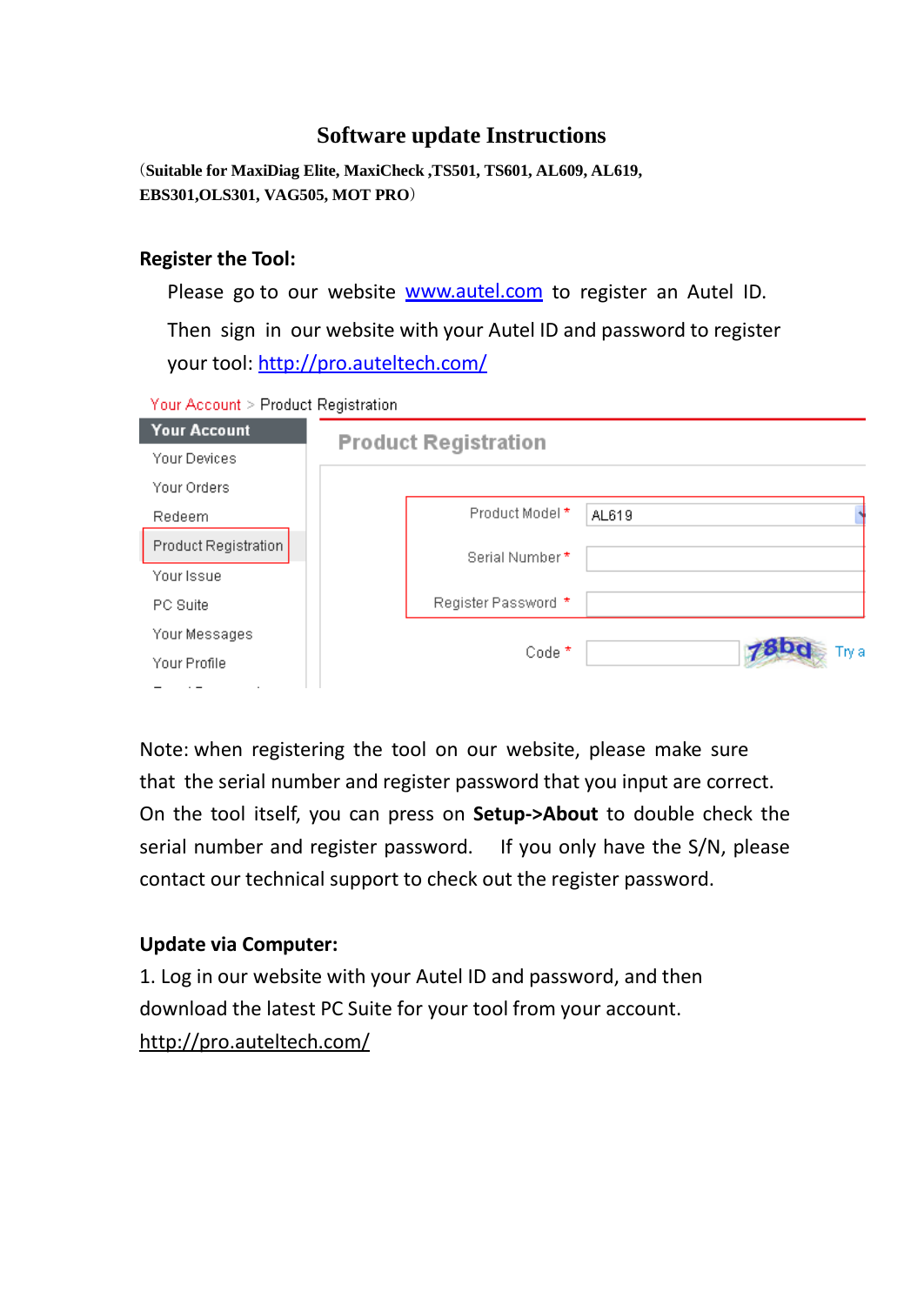| Your Account > PC Suite Program |                       |                                       |                |              |          |                 |
|---------------------------------|-----------------------|---------------------------------------|----------------|--------------|----------|-----------------|
| <b>Your Account</b>             | <b>PC Suite</b>       |                                       |                |              |          |                 |
| Your Devices                    |                       |                                       |                |              |          |                 |
| Your Orders                     | Software              | Products                              | Latest Version | Release Date | Language | Operation       |
| Redeem                          | Autel PC Suite        | MaxiCheck AbsSrs, MaxiChec            | V6.31          | 12/13/2013   | English  | <b>Download</b> |
| <b>Product Registration</b>     |                       | k DP                                  |                |              |          |                 |
| Your Issue                      | PC Suit               | Mot Pro                               | V6.33          | 12/13/2013   | English  | <b>Download</b> |
| PC Suite                        | Master Pro PC<br>Suit | Master Pro                            | V6.33          | 12/13/2013   | English  | <b>Download</b> |
| Your Messages                   | VHC011 PC Suit        | <b>VHC011</b>                         | V6.31          | 11/15/2013   | English  | <b>Download</b> |
| Your Profile<br>Reset Password  | MaxiSYS PC<br>Suite   | MaxiSYS.<br>MaxiSYS Mini, Maxi<br>SYS | V2.02          | 11/01/2013   | English  | <b>Download</b> |
| Payment Instructions            | PC Suite              | MaxiDAS DS708                         | V6.31          | 10/30/2013   | English  | Download        |

2. Then please install the PC Suite on a Windows computer that can get Internet access.

3. Insert the SD card to USB port of the computer via a SD card reader, run the PC Suit, then input your Autel ID and password to log in our system. If you forget your password unintentionally, you may always click the [Forget Password?] to link to our website and reset your password.

| Update V6.31 |                                      |  |
|--------------|--------------------------------------|--|
|              |                                      |  |
| Account:     | support@auteItech.com                |  |
| Password:    | *******                              |  |
|              | <u> Forget Password?</u><br>Register |  |
|              | Remember Password                    |  |
|              |                                      |  |